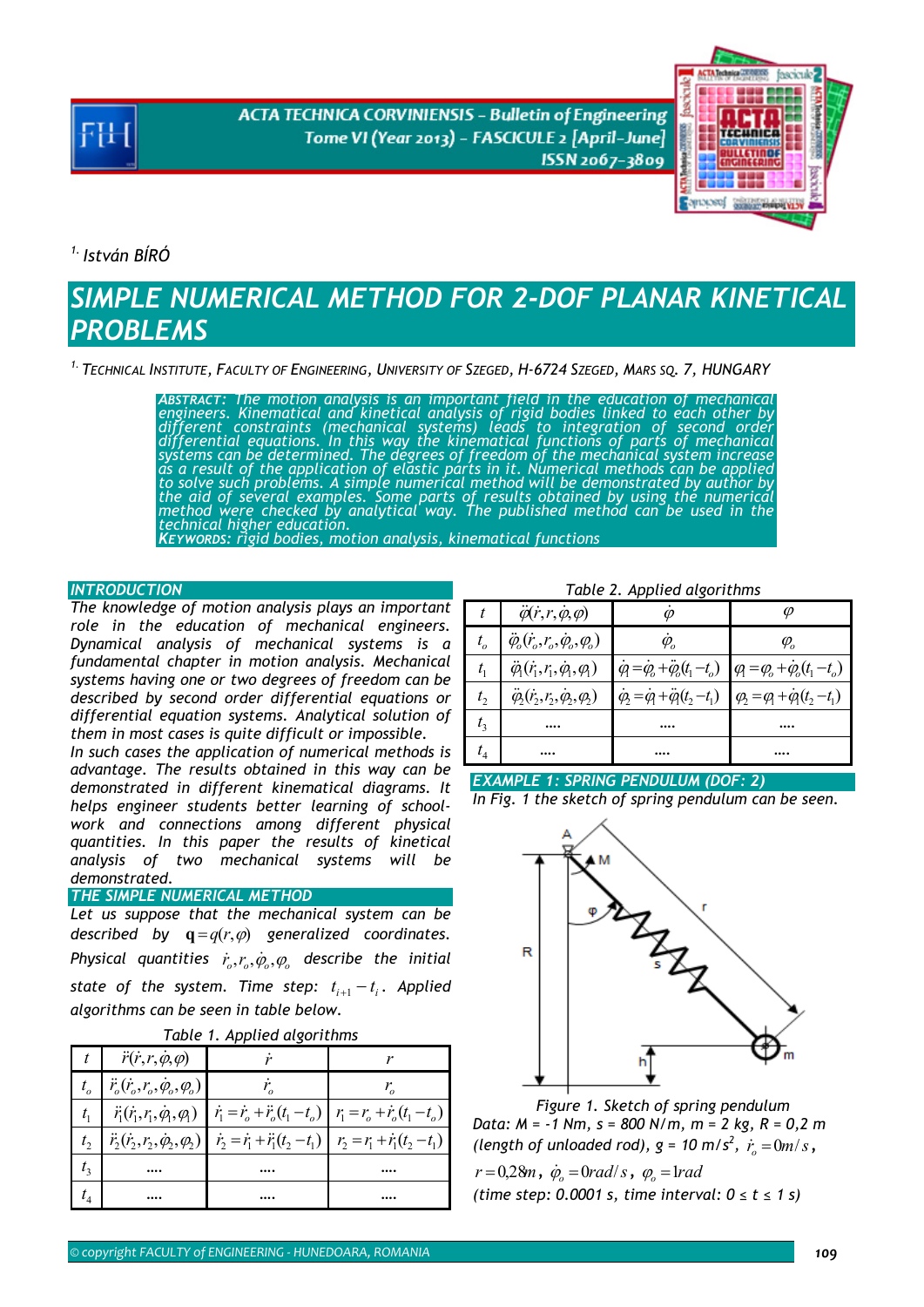*The motion of the spring pendulum is described by the following second order differential equation system. They can be obtained by the aid of second order Lagrangian-equation.* 

$$
\ddot{r} = \frac{m r \dot{\varphi}^2 - s(r - r_o) + mg \cos \varphi}{m},
$$

$$
\ddot{\varphi} = \frac{M - mg r \sin \varphi - 2m \dot{r} \dot{\varphi}}{m r^2}
$$

*After two-time numerical integration of motion equations the following kinematical functions can be obtained.* 

















*In Fig. 2 a sketch of a simple mechanical system (two degrees of freedom) can be seen. There is a mass and a link mechanism in between a spring.* 



*Figure 3. Sketch of link mechanism* 

*Data: M = 2 Nm, J = 4 kgm<sup>2</sup> , r = 0.15 m, s = 1000 N/m,*   $m = 20$  kg,  $\dot{x}_0 = 0$  *m*/*s*,  $x_0 = 0$  *m*,  $\dot{\varphi}_0 = 3$  *rad*/*s*, <sup>ϕ</sup>*<sup>o</sup>* =0*rad, (time step: 0.005 s, time interval: 0 ≤ t ≤ 3 s). The motion of the link mechanism can be described by the following second order differential equation system.* 

$$
\ddot{r} = \frac{s r \cos \varphi - k \dot{x} - s x}{m},
$$

$$
\ddot{\varphi} = \frac{M - s r (x - r \cos \varphi)}{J}
$$

*After two-time numerical integration of motion equations the kinematical functions will be the followings.*